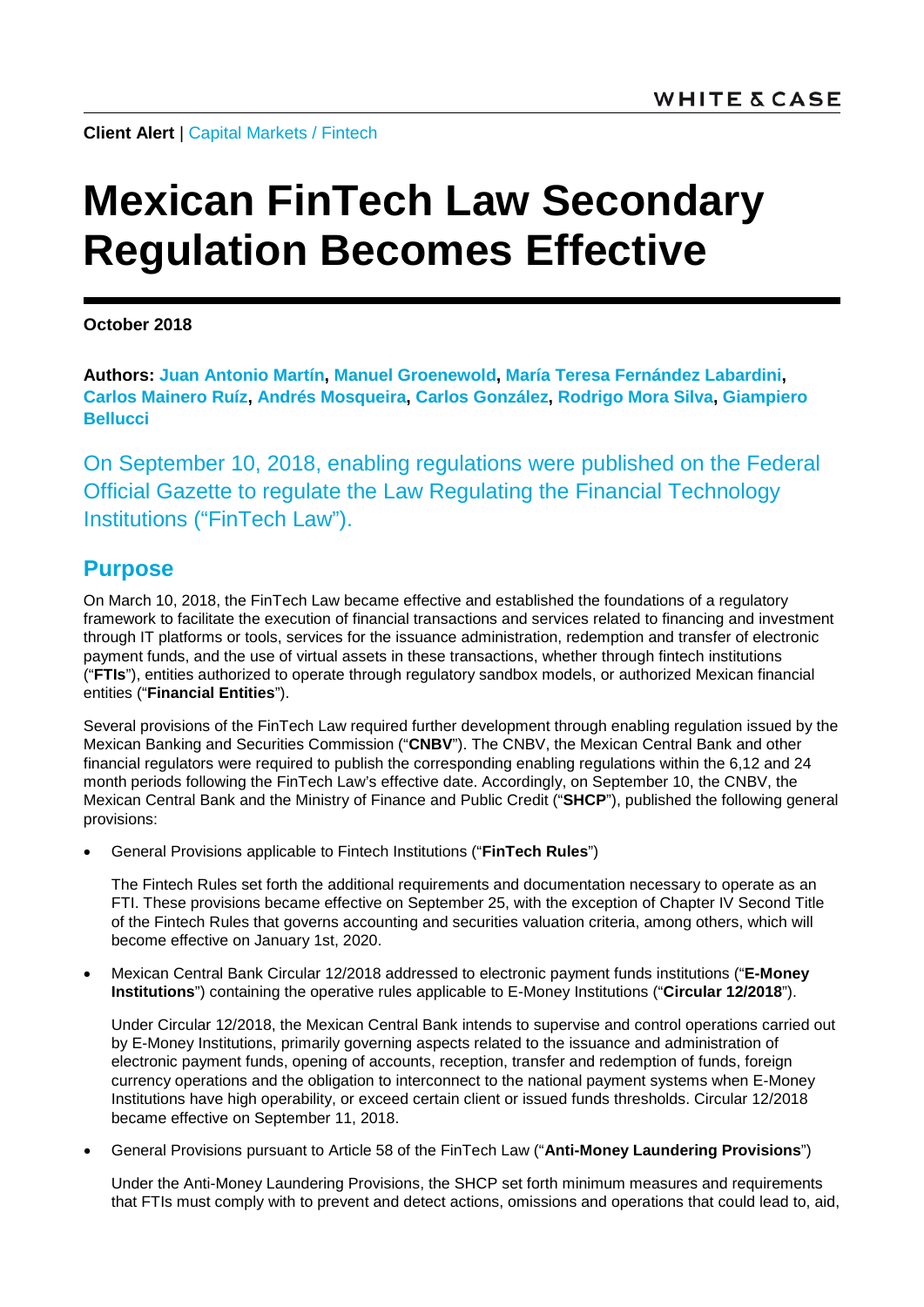promote or cooperate in any way with felonies involving transactions with illegally obtained resources or the financing of terrorism. The regulatory framework centers in prevention and detection of transactions, client and user information storage, clients or transactions that could lead to felonies, training to directors, executives and employees that participate in such transactions, internal or independent evaluations on compliance with such provisions and presentation of periodic information to the CNBV. The Anti-Money Laundering Provisions became effective on September 11, 2018, however, the transitory Articles establish grace periods for persons who, at the time the FinTech Law became effective, were carrying out activities regulated by the FinTech Law. The SCHP shall still publish the reporting forms and guidelines for the correct implementation of the Anti-Money Laundering Provisions.

#### **Authorization process to operate as an FTI**

The FinTech Law provides that persons who were already carrying out activities regulated by the FinTech Law had to submit to the CNBV a request for authorization within 12 months from the effective date of the Fintech Rules. As per the above, such persons must apply for authorization no later than September 25, 2019, and may continue performing activities regulated by the FinTech Law as long as they have disclosed through their website or other media since the Fintech Law became effective that their authorization is in process and that their activities are not supervised by the Mexican regulators. Legal entities that intend to carry out such activities for the first time must obtain a prior authorization to operate as an ITF.

The FinTech Law provides the necessary requirements and documentation required by persons who intend to obtain an authorization to operate as an ITF. Likewise, the FinTech Rules provide additional requirements to the authorization application form, including requirements for the FTIs shareholders, board members and executive officers, operations manuals, internal control and risk management, among others.

### **Minimum Capital Stock to operate as an FTI.**

The FinTech Rules provide that FTIs that intend to apply for authorization to operate as such must maintain a minimum capital stock, the amount of which depends on the type of transactions to be performed by such entities. Such minimum capital stock shall be calculated in UDI value and must be fully paid and subscribed no later than the last business day of the respective year.

**Crowdfunding Institutions**. Crowdfunding Institutions authorized to carry out only one type of transaction, must maintain a minimum capital stock of the equivalent in Mexican Pesos of 500,000 UDIs. When authorized to carry out two or more types of transactions, virtual asset transactions or foreign currency transactions that facilitate the sale or acquisition of rights or exchanged securities documenting such transactions, or to operate, design or trade derivative financial instruments with underlying virtual assets, these entities must maintain a minimum capital stock of the equivalent in Mexican Pesos of 700,000 UDIs.

**E-Money Institutions**. E-Money Institutions authorized to carry out Mexican currency transactions, which authorization does not contemplate to carry out any of the transactions described below, must maintain a minimum capital stock of the equivalent in Mexican Pesos of 500,000 UDIs. E-Money Institutions additionally authorized to carry out virtual asset transactions, foreign currency transactions, act as clearinghouse in payment systems networks, or to operate, design or trade derivative financial instruments with underlying virtual assets, must maintain a minimum capital stock of the equivalent in Mexican Pesos of 700,000 UDIs.

## **Requirements to acquire a shareholding interest in an FTI's Capital Stock**

Any person that intends to acquire a shareholding interest in an FTI's capital stock must submit to the CNBV the following information:

**Direct or Indirect acquisition of a shareholding interest of 10% or more**. Any person or entity intending to acquire a shareholding interest of 10% or more in an FTI's capital stock, either directly or indirectly, must provide the number, series, class and par value of the shares, as well as the total amount and interest that such shares represent in the FTI. Additionally, such person or entity must file the forms contained in appendix 3 and 4 of the FinTech Rules along with documentation provided therein, including a statement on the source of the funds applicable to individuals. The same shall apply for indirect investments, but also requiring the filing of the information described above up to the ultimate beneficial owners.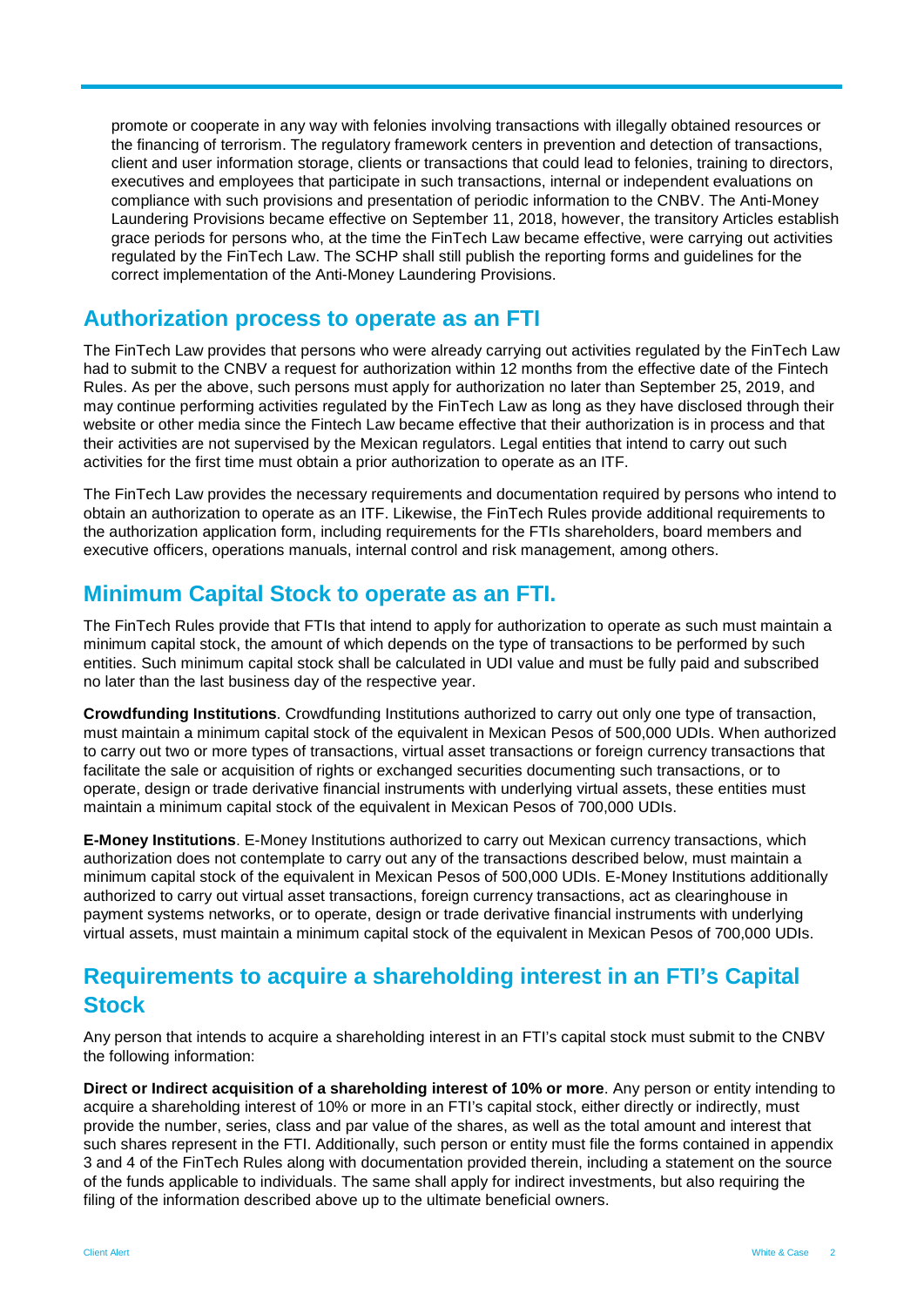**Direct or indirect acquisition of a shareholding interest of less than 10%**. Any person or entity intending to acquire a shareholding interest of less than 10% of an FTI's capital stock, either directly or indirectly, shall only provide the number, series, class, and par value of the shares to be acquired, including the amount and interest that such shares represent in the FTI, the person´s or entity´s name or corporate name, nationality, address, unique population registry code, tax identification number, or the equivalent tax identification number including the respective issuance country, and occupation or main activities.

As an exception, if a person or entity intends to acquire less than 10% but more than 5%, and the amount of such acquisition is for an amount in Mexican Pesos equal to more than 1,500,000 UDIs, such person or entity shall file the information required to the subscribers of 10% or more of the shareholding interest.

**Direct acquisitions of a shareholding interest in an FTI by Private Equity Funds**. Private Equity Funds that directly acquire a shareholding interest of more than 10% but less than 50% of the capital stock of an FTI, and such acquisition is equal or less than an amount in Mexican Pesos equivalent to 833,000 UDIs, shall only submit the information required in annex 3 of the FinTech Rules and the information required in annex 4 and 5 of such Rules regarding individuals who, through the Private Equity Fund, maintain a 20% indirect interest in the FTI´s capital stock.

## **Limitation for the Receipt of Cash.**

**E-money Institutions**. E-money Institutions shall request an authorization from the CNBV to receive and deliver cash in Mexican currency, specifying the mechanisms to be used for such purposes. Such authorization shall be subject to the following limits: (i) the reception and delivery of cash in Mexican currency up to an amount in Mexican Pesos equivalent to 10,000 UDIs per client, and (ii) the delivery of cash in Mexican currency up to an amount in Mexican Pesos equivalent to 1,500 UDIs per client on a daily basis.

Under Circular 12/2018, E-money Institutions shall comply with the following:

- For transactions involving Mexican currency, the electronic payment funds accounts shall be classified in three risk levels:
	- For electronic payment funds accounts classified as level 1 maintained by an E-money Institution for a single client, the total sum of the credits in such accounts, during a single calendar month, shall not exceed 750 UDIs, and the balance shall not exceed 1,000 UDIs,
	- For electronic payment funds accounts classified as level 2 maintained by an E-money Institution for a single client, the total sum of the credits in such accounts, during a single calendar month, shall not exceed 3,000 UDIs, and
	- For electronic payment funds accounts classified as level 3 maintained by an E-money Institution for a single client, the total sum of the credits in such accounts, during a single calendar month, shall not be subject to any limit.
- For transactions involving foreign currency, in addition to the abovementioned restrictions, E-money institutions intending to carry out foreign currency transactions shall maintain an account in the corresponding foreign currency in a Mexican banking institution, and maintain a mechanism that allows them to clearly segregate the foreign currency funds and comply with the following limits:
	- Accounts maintained by individuals. The total sum of credits within a single calendar month into one or more accounts of a single client in an E-money Institution, plus any credits originated from a foreign E-money Institution with which the relevant E-money Institution has any business, shall not exceed USD 10,000 or its equivalent with respect to other foreign currencies. Additionally, the aggregate balances maintained by a single client in one or more accounts in a single E-money Institution, plus the balances originated from a foreign E-money Institution with which the relevant E-money Institution has any business, shall not exceed USD 10,000.
	- Accounts maintained by legal entities. There shall be no limit for the total amount of credits.

**Crowdfunding institutions**. In order for their clients to be able to pay their loans or credits in cash, Crowdfunding Institutions shall request an authorization from the CNBV to receive cash funds in Mexican currency from their clients by means of deposits in accounts opened in financial entities authorized for such